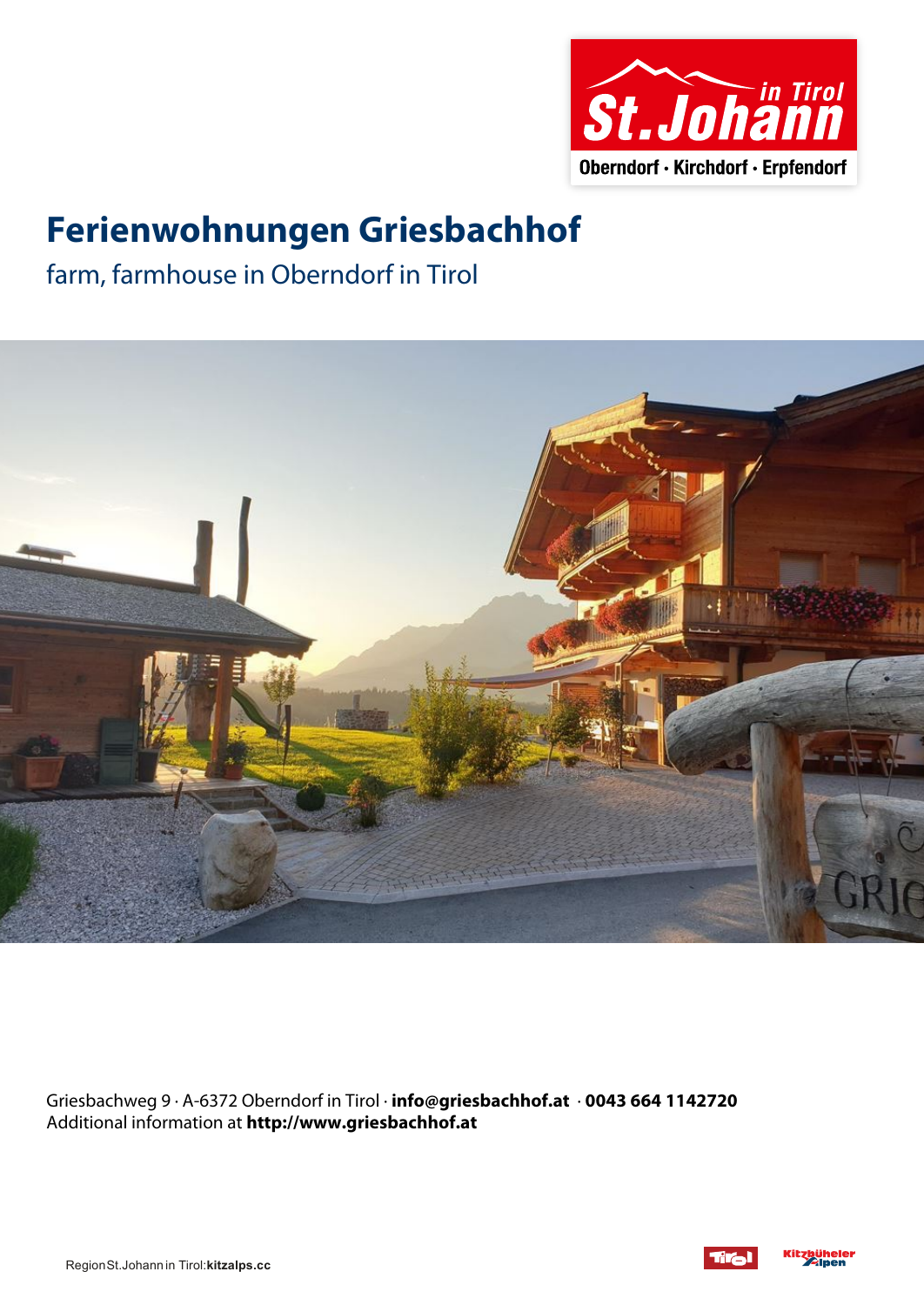

# **Ferienwohnungen Griesbachhof** farm, farmhouse in Oberndorf in Tirol

The house was built 2014. Quiet located on the outskirts of Oberndorf, with <sup>a</sup> breathteaking wiew. In the winter the ski resorts St. Johann, Schneewinkel or Kitzbühel can be reaches in <sup>a</sup> few minutes by car or bus. The cross-country trails and many winter hiking trails offer further options to enjoy the winterwonderland. In summer enjoy the area with extendet hikes or climbing tours. Explore the area by bike, e-bike oder mountainbike. We are the ideal starting point for numerous activities. The exclusive and luxuriously appointed apartments offer the best conditions for <sup>a</sup> perfect holiday. The apartements are equipped bright, sunny and beatiffully decoratet with native woods, pleasant colors and natural materials.



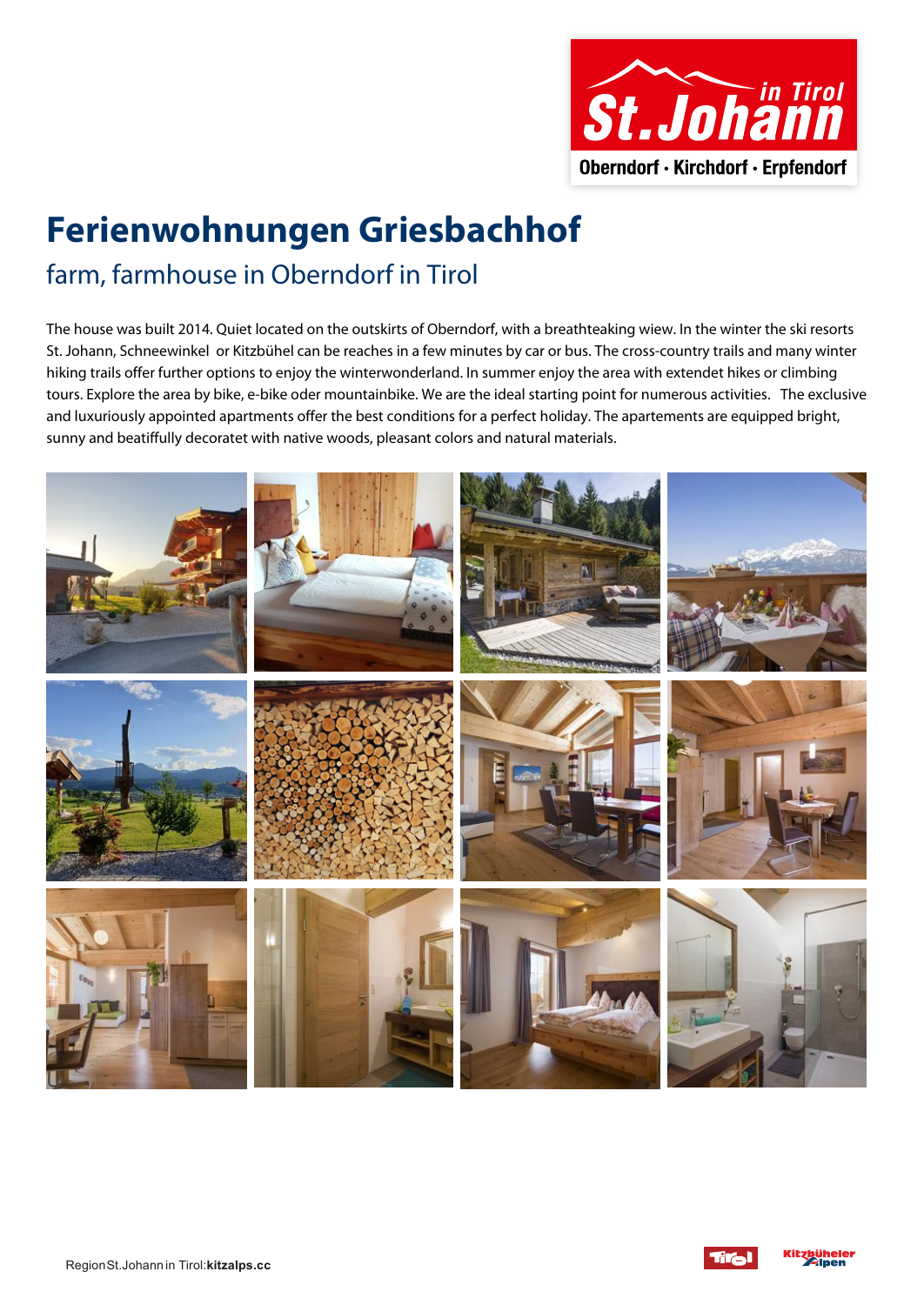

### **Rooms and Apartments**

Current Offers

#### **[Apartment,](https://www.kitzbueheler-alpen.com/en/stjo/accommodation/booking/ferienwohnungen-griesbachhof.html?utm_medium=PDF&utm_campaign=Vermieter-Prospekt&utm_source=Ferienwohnungen+Griesbachhof) shower, toilet, 3 bed rooms**



The apartments are equipped with exposed beams, bright and sunny, beautifully decorated with native wood, pleasant colors and natural materials.

ab **€ 175,00** per apartment on 28.06.2022

**TO THE OFFER**

1-6 Personen · 3 Bedrooms · 86 <sup>m</sup><sup>²</sup>

#### **[Apartment,](https://www.kitzbueheler-alpen.com/en/stjo/accommodation/booking/ferienwohnungen-griesbachhof.html?utm_medium=PDF&utm_campaign=Vermieter-Prospekt&utm_source=Ferienwohnungen+Griesbachhof) shower, toilet, 2 bed rooms**



1-4 Personen · 2 Bedrooms · 50 <sup>m</sup><sup>²</sup>

The apartments are equipped with exposed beams, bright and sunny, beautifully decorated with native wood, pleasant colors and natural materials. \* Living room \* Kitchen \* Balcony \* Floor heating \* Fr...